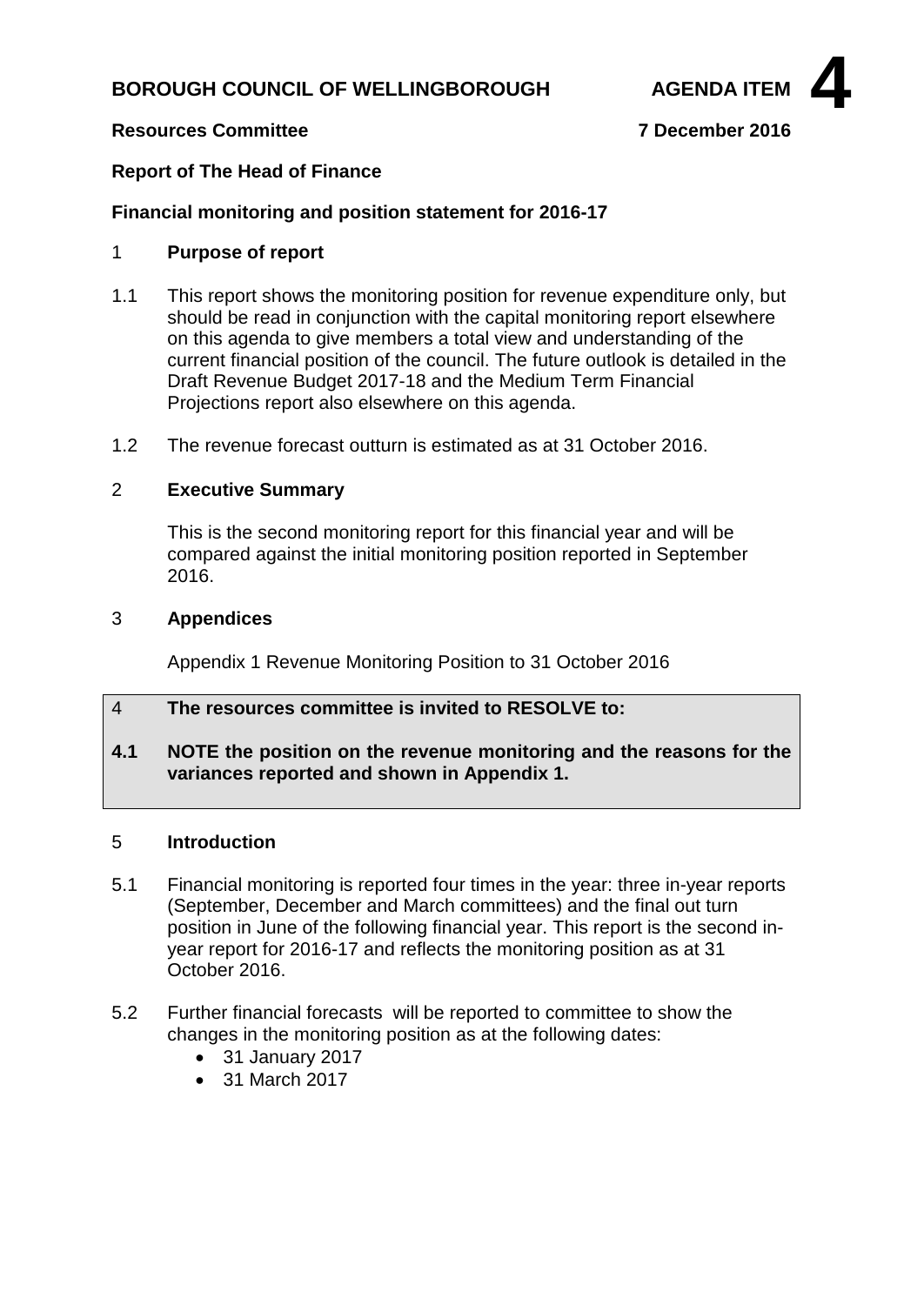## 6 **Discussion: 2016-17 Revenue Budget**

- 6.1 The council set its net revenue budget in February 2016 as £9.936m, using £619k of general fund reserves and £44k of ear marked reserves to support the revenue spending. The monitoring of the revenue budget reports the variance to the use of reserves to show any under or over spending on that budget.
- 6.2 The 2016-17 net budget is supported by the following funding streams:



- 6.3 When the monitoring position was reported to committee in September it was anticipated that the council would need to use an additional £76k of reserves to fund the 2016-17 budget, giving a total use of general reserves of £695k.
- 6.4 Further analysis of the spending position and re-profiling of expenditure has meant the forecast has changed and the council is now forecasting an overall increase in the budgeted level of reserves required of £45k, giving a revised use of general reserves of £664k.
- 6.5 This is a total reduction of £31k from the previous reported position and is summarised in the following table and presented in more detail in Appendix 1 of this report.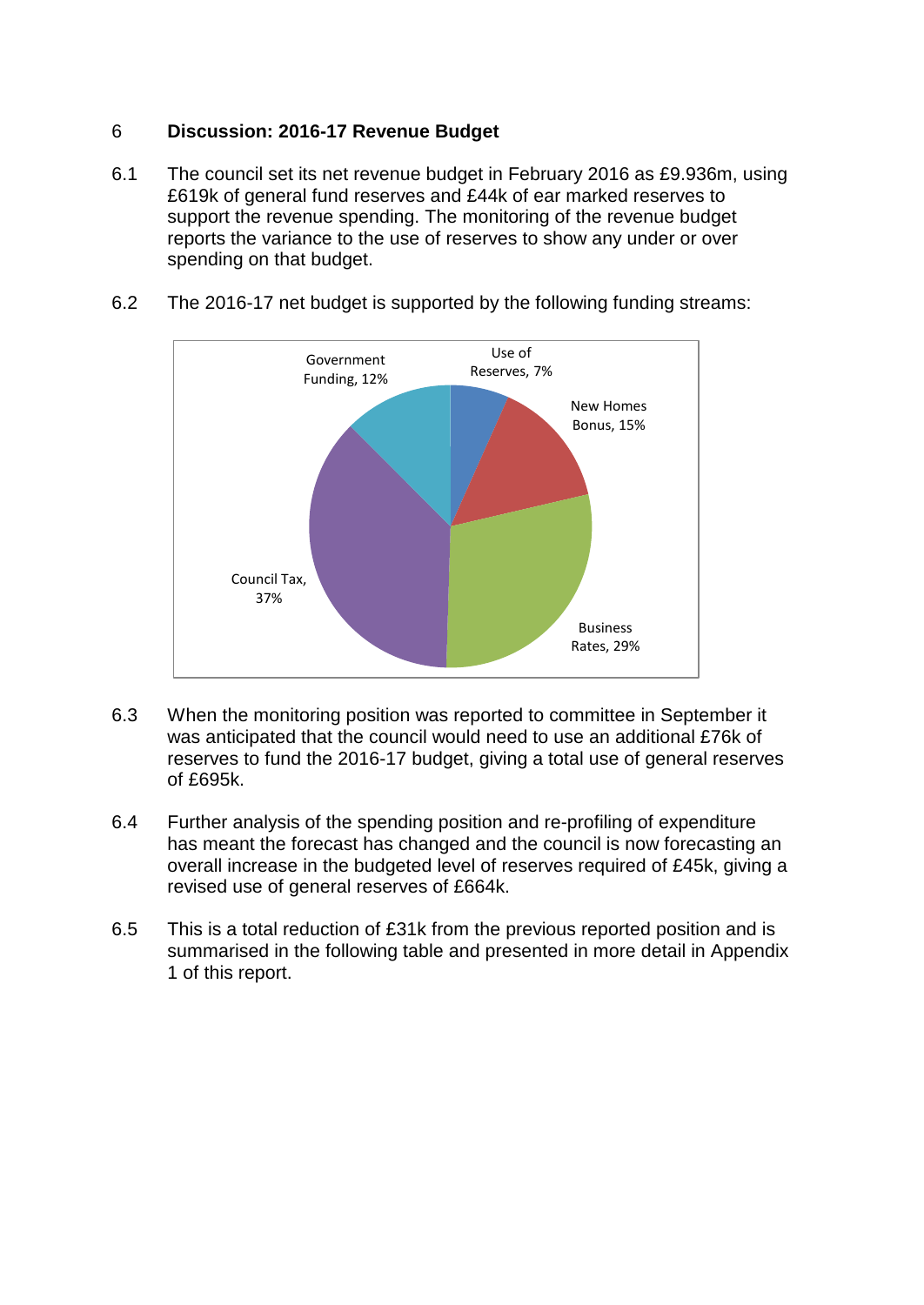|                                                          | £'000 |
|----------------------------------------------------------|-------|
| Budgeted Use of General Reserves as at 31st July 2016    | 695   |
| <b>Budget Savings:</b>                                   |       |
| <b>Empty Properties Business Rates</b>                   | 101   |
| Local Plan Reprofiling                                   | 82    |
| <b>Establishment Savings</b>                             | 28    |
| <b>Elections Budget</b>                                  | 24    |
| Other - Miscellaneous net savings across all services    | 10    |
| <b>Total Budget Savings</b>                              | 245   |
|                                                          |       |
| <b>Budget Pressures:</b>                                 |       |
| <b>Benefits Subsidy</b>                                  | 121   |
| Wollaston Household Waste Recycling Centre               | 45    |
| Investment Income                                        | 29    |
| Market Layout Implementation                             | 19    |
|                                                          |       |
| <b>Total Budget Pressures</b>                            | 214   |
| <b>Net Budget Saving</b>                                 | 31    |
| Revised Budgeted Use of Reserves as at 31st October 2016 | 664   |

- 6.6 The main area contributing to the reduction in the usage of reserves is the saving of business rates on empty properties. This is a consequence of the council being able to let more of its vacant properties than was originally budgeted for.
- 6.7 There is also a forecast slippage of the work on the Local Plan: the examination work will now be carried out in 2017-18, which has been reflected in the Medium Term Financial Plan budget proposals elsewhere on this agenda.
- 6.8 In addition there are establishment savings across all services due to vacancies and sundry other smaller savings.
- 6.9 The savings highlighted above have been partially offset by a reduction in benefits subsidy. This is as a result of homelessness cases taking longer to resolve and necessitating the stays in temporary accommodation to be of a longer duration. This means that the cost of homelessness has risen, which can be claimed back through housing benefits, but this then reduces the level of benefits subsidy that the council receives.
- 6.10 Investment income is less than anticipated due to a drop in interest rates.
- 6.11 It is anticipated that there will be further costs for The Castle, but at this stage it is impossible to determine their extent. The financial position will be carefully monitored throughout the year and reported at subsequent Resources Committees. A separate report on The Castle will be presented to Council at its December 2016 meeting.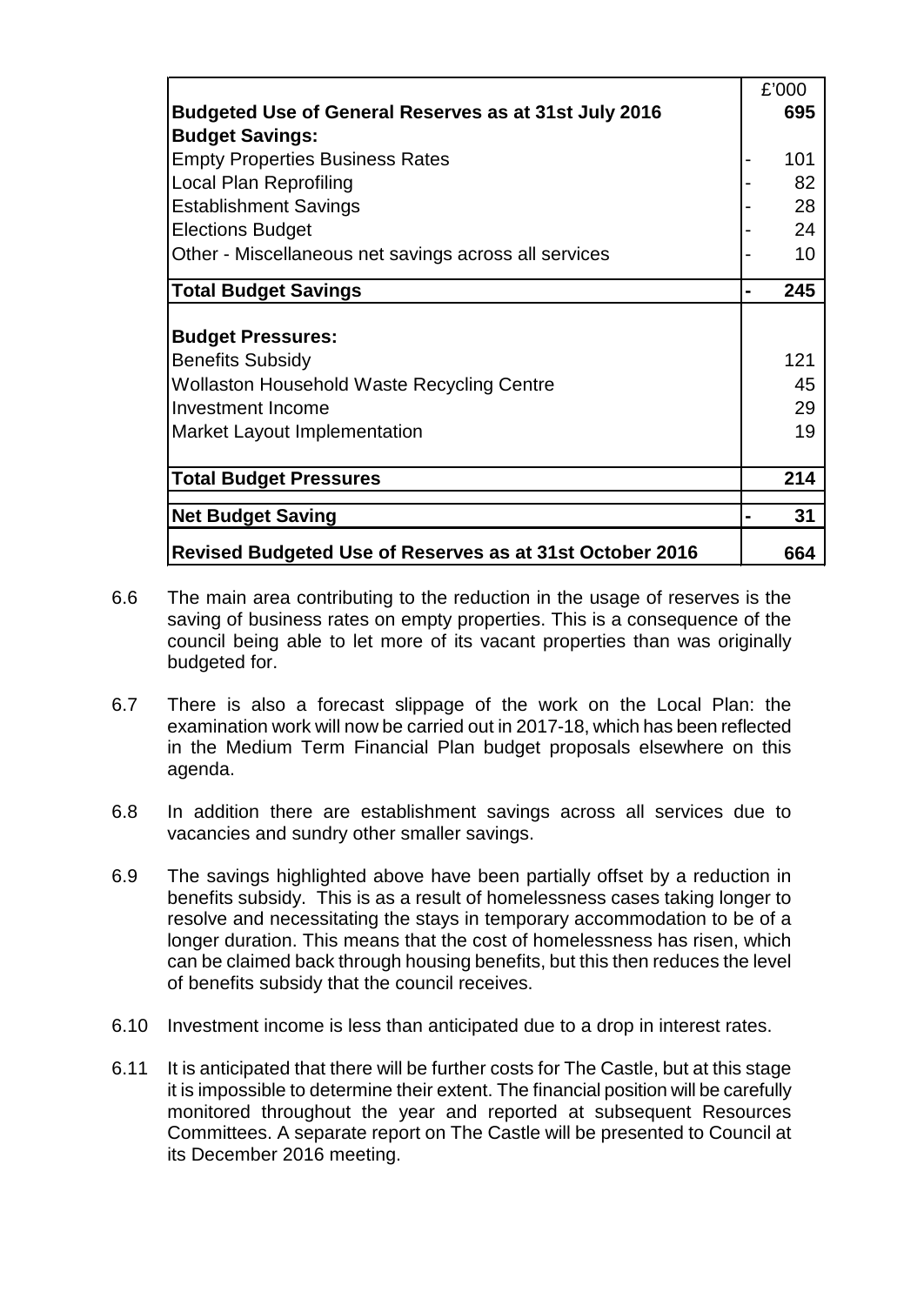6.12 Throughout the year budget movements are monitored and reported when they materialise or are certain to materialise in the future. There are some items that are potential further pressures or savings but are yet to be reported due to uncertainties regarding timing or validity.

## **7 Legal Powers**

Local Government Act 2003

## **8 Financial and Value for Money Implications**

These are detailed in the body of this report.

### **9 Risk Analysis**

| Nature of risk    | <b>Consequences</b> | <b>Likelihood of</b> | <b>Control</b>   |  |
|-------------------|---------------------|----------------------|------------------|--|
|                   | if realised         | occurrence           | measures         |  |
| Error in reported | Over spend          | Low due to level     | Robust financial |  |
| position          | leading to          | of quality           | arrangements.    |  |
|                   | reduced             | assurance            |                  |  |
|                   | Reserves and        |                      |                  |  |
|                   | <b>Balances</b>     |                      |                  |  |
| Changes in        | Over spend          | Unlikely with 5      | Robust financial |  |
| activity levels   | leading to          | months of            | arrangements.    |  |
| and new           | reduced             | financial year       |                  |  |
| burdens           | Reserves and        | remaining            |                  |  |
|                   | <b>Balances</b>     |                      |                  |  |

## **10 Implications for Resources, Equalities, and Stronger and Safer Communities**

No specific implications identified.

## **11 Author and Contact Officer**

Tracey Cave, Service Accountant

### **12 Consultees**

Samantha Knowles, Principal Finance Manager Liz Elliott, Head of Finance Bridget Gamble, Head of Resources Julie Thomas, Head of Planning & Local Development Budget Managers

## **13 Background Papers**

Financial Services budget monitoring working papers.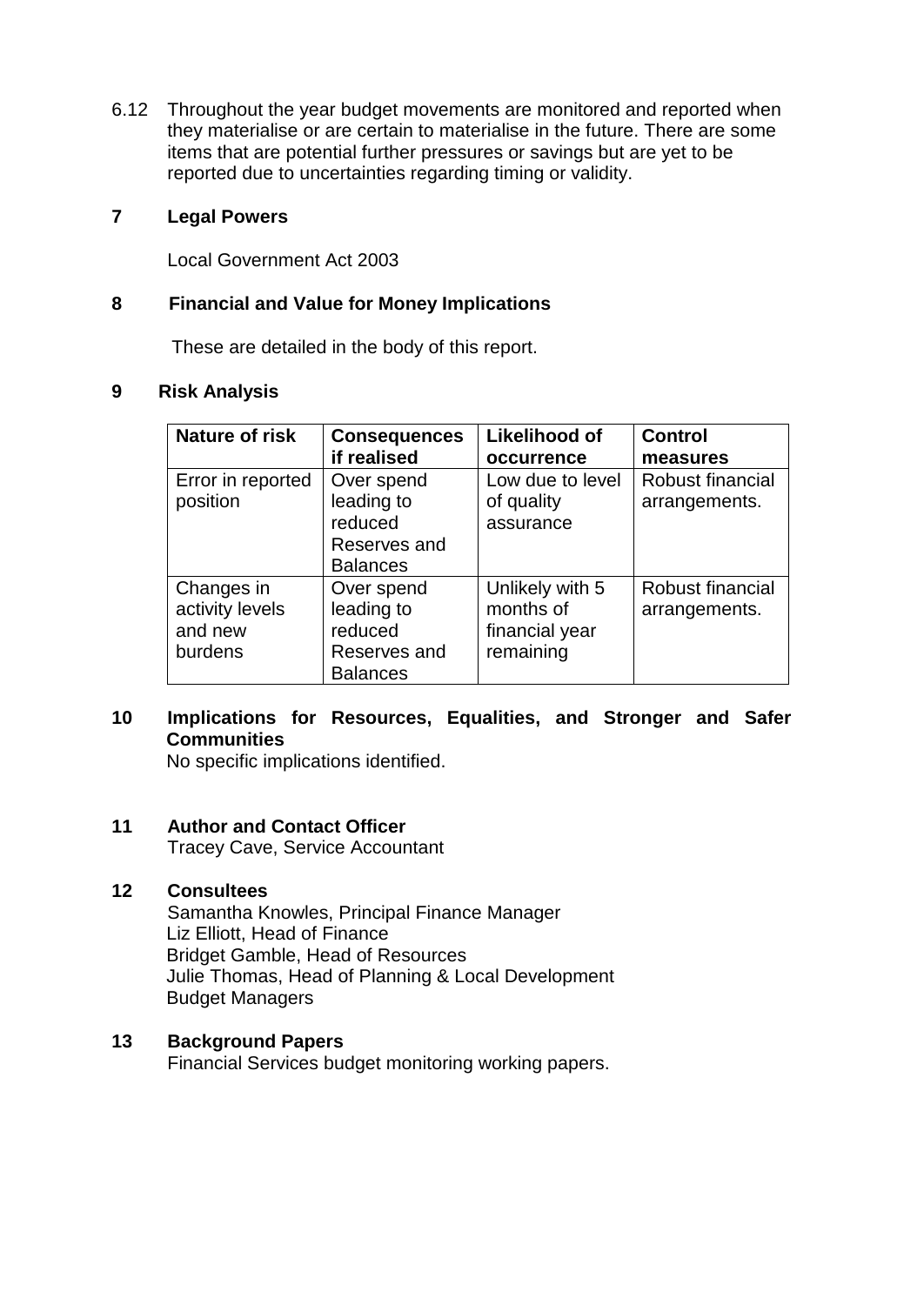## **Summary of Budget Monitoring at 31st October (Period 7) with forecast to 2016/17 Outturn**

cant posts £82k Local Plan profiling movement to 2017-18

terways maintenance due to flooding risk

f local land charge searches

market layout

munity development initiatives .<br>rategy contribution

aendel swimming pool tiles ML annual conference del Walk

| Service Area                                                           | Original<br><b>Budget</b><br>2016/17 | Revised<br><b>Budget</b><br>2016/17 | Profiled<br><b>Budget</b> | Actual<br>Expenditure to<br>Period <sub>7</sub> | Variance at<br>Period 7 | Forecast<br>Outturn at 31st<br>March 2017 | Forecast<br>Variance at<br>31st March<br>2017 | Comme                                                                                                                                                                                                                                                                                                                                                                                                                                                        |
|------------------------------------------------------------------------|--------------------------------------|-------------------------------------|---------------------------|-------------------------------------------------|-------------------------|-------------------------------------------|-----------------------------------------------|--------------------------------------------------------------------------------------------------------------------------------------------------------------------------------------------------------------------------------------------------------------------------------------------------------------------------------------------------------------------------------------------------------------------------------------------------------------|
|                                                                        | £000's                               | £000's                              | £000's                    | £000's                                          | £000's                  | £000's                                    | £000's                                        |                                                                                                                                                                                                                                                                                                                                                                                                                                                              |
|                                                                        | (a)                                  | (b)                                 | (c)                       | (d)                                             | (e)                     | (f)                                       | (g)                                           |                                                                                                                                                                                                                                                                                                                                                                                                                                                              |
|                                                                        |                                      |                                     |                           |                                                 |                         |                                           |                                               | Savings:<br>E5k Establishment savings due to vacant p<br>E5k Savings on car allowances due to vaca<br>£3k Extra income as new permit issued<br><b>Pressures:</b><br>£3k Reduction in licence income<br>£1k Increased cost of Travellers sites                                                                                                                                                                                                                |
| <b>Environmental Health Protection</b>                                 | 403                                  | 411                                 | 240                       | 189                                             | $-51$                   | 402                                       | -9                                            |                                                                                                                                                                                                                                                                                                                                                                                                                                                              |
| <b>Regulatory services</b>                                             | 403                                  | 411                                 | 240                       | 189                                             | $-51$                   | 402                                       | -9                                            |                                                                                                                                                                                                                                                                                                                                                                                                                                                              |
|                                                                        |                                      |                                     |                           |                                                 |                         |                                           |                                               | <b>Savings:</b><br>£6k Funding from CLG for register of self b<br>£6k Net Housing savings<br>Pressures:<br>E12k Payments relating to previously unap                                                                                                                                                                                                                                                                                                         |
| Housing                                                                | 445                                  | 450                                 | 263                       | 239                                             | $-23$                   | 460                                       |                                               | 10 £10k Cover for sickness leave                                                                                                                                                                                                                                                                                                                                                                                                                             |
| Planning Policy and Regeneration                                       | 751                                  | 751                                 | 492                       | 426                                             | $-66$                   | 665                                       |                                               | <b>Savings</b><br>£18k Establishment savings due to vacant<br>E82k Local Plan profiling movement to 201<br><b>Pressures:</b><br><b>£7k Public footpath lighting</b><br>-86 £7k Increased costs of emergency waterw<br>Savings:                                                                                                                                                                                                                               |
| Planning and Building Control<br><b>Planning and Local Development</b> | 91<br>1,287                          | 158<br>1,359                        | 58<br>812                 | 114<br>780                                      | 56<br>$-33$             | 150<br>1,275                              | $-84$                                         | £8k Reduced costs paid to the NCC for loo<br>Pressures:<br>£9k Increased agency establishment costs<br>-8 £6k Reduction in Land Charge income                                                                                                                                                                                                                                                                                                                |
|                                                                        |                                      |                                     |                           |                                                 |                         |                                           |                                               |                                                                                                                                                                                                                                                                                                                                                                                                                                                              |
| <b>Total for Head of Planning and</b><br><b>Development</b>            | 1,690                                | 1,770                               | 1,052                     | 968                                             | $-84$                   | 1,677                                     | $-93$                                         |                                                                                                                                                                                                                                                                                                                                                                                                                                                              |
| <b>Environmental Maintenance</b>                                       | 2,894                                | 2,893                               | 2,407                     | 2,180                                           | $-227$                  | 2,912                                     |                                               | <b>Pressures</b><br>19 £19k Implementation costs of the new mar<br><b>Pressures</b>                                                                                                                                                                                                                                                                                                                                                                          |
| <b>Waste and Transport</b>                                             | 1,115                                | 1,079                               | 645                       | 831                                             | 187                     | 1,124                                     |                                               | 45 £45k Garden Waste recycling Centre                                                                                                                                                                                                                                                                                                                                                                                                                        |
| <b>Total for Environmental Services</b>                                | 4,009                                | 3,972                               | 3,052                     | 3,011                                           | $-41$                   | 4,036                                     | 64                                            |                                                                                                                                                                                                                                                                                                                                                                                                                                                              |
| <b>Community Support</b>                                               | 1,323                                | 1,410                               | 1,014                     | 1,078                                           | 64                      | 1,411                                     |                                               | <b>Savings</b><br>£8k Reduction on contributions to commur<br>£2k Saving on the cost of the sports strate<br>Pressures:<br>£4k Net increase in the cost of events<br>£3k Increase in establishment costs<br>E2k Revenue costs of repairing the Waend<br>E1k Increase in travelling costs to the IML<br>1 £1k Net overspend on the 2016 Waendel \<br><b>Savings</b><br><b>£1k Savings on printing costs</b><br>Pressures:<br>E9k Increased HR case work costs |
| Organisational Development                                             | 205                                  | 206                                 | 120                       | 112                                             | -8                      | 217                                       |                                               | 11 £3k Increased establishment costs                                                                                                                                                                                                                                                                                                                                                                                                                         |

nments & Remedial Actions

ant post and maternity leave vacant post and maternity leave

elf build

Inapplied salary increments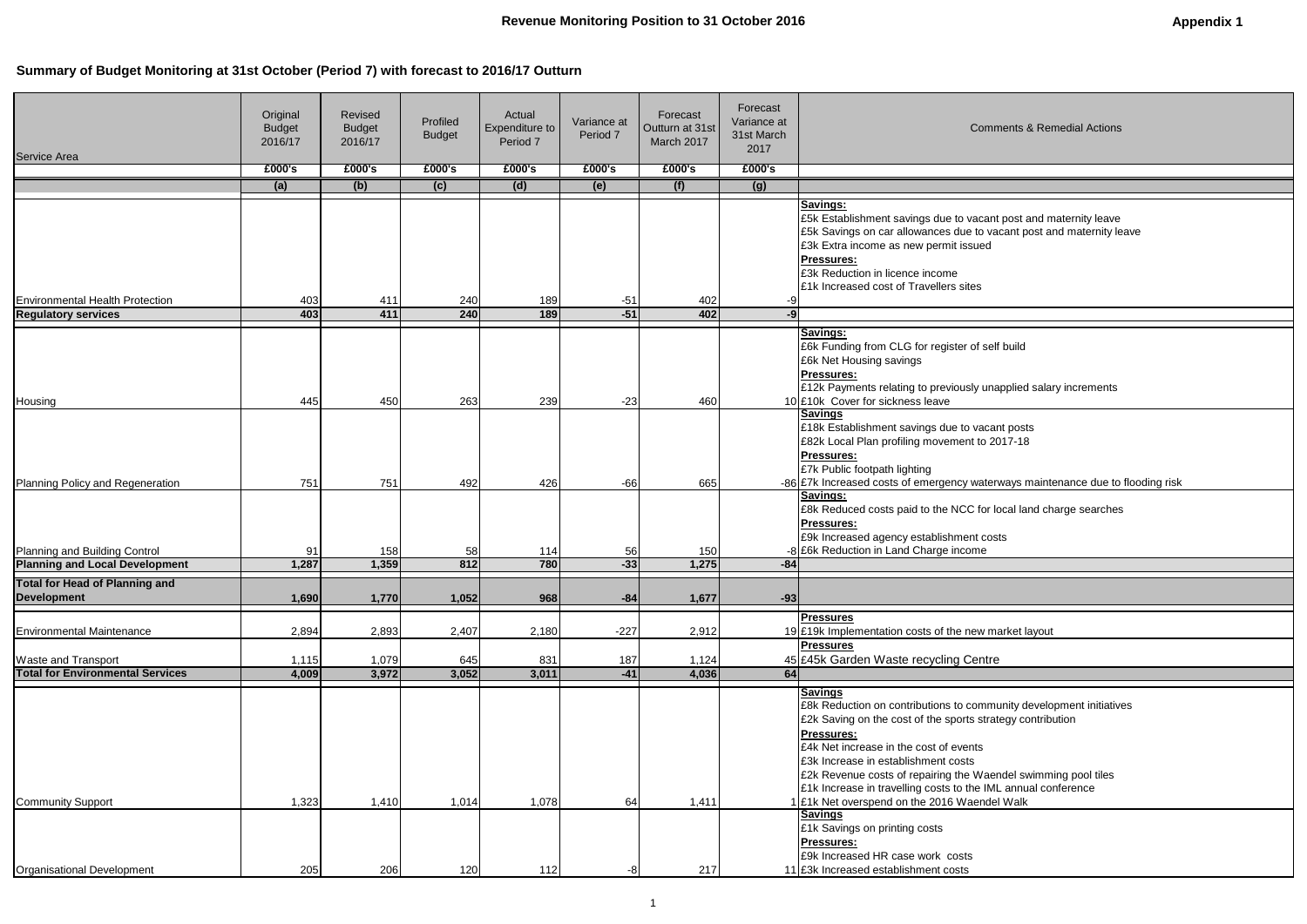| <b>Comments &amp; Remedial Actions</b>                                                                                               |  |  |  |  |  |  |  |
|--------------------------------------------------------------------------------------------------------------------------------------|--|--|--|--|--|--|--|
|                                                                                                                                      |  |  |  |  |  |  |  |
|                                                                                                                                      |  |  |  |  |  |  |  |
| vacant posts<br>Borough Council/Parish elections<br>ber of Link publications<br>supplies and services costs<br>t and sundry expenses |  |  |  |  |  |  |  |
| ting costs                                                                                                                           |  |  |  |  |  |  |  |
| business rates                                                                                                                       |  |  |  |  |  |  |  |
| es, Church St/Sheep St/High St<br>sure                                                                                               |  |  |  |  |  |  |  |
| 2k being Croyland)                                                                                                                   |  |  |  |  |  |  |  |
| he Barn scheme<br>sure                                                                                                               |  |  |  |  |  |  |  |
|                                                                                                                                      |  |  |  |  |  |  |  |
|                                                                                                                                      |  |  |  |  |  |  |  |
| эk<br>creases                                                                                                                        |  |  |  |  |  |  |  |
|                                                                                                                                      |  |  |  |  |  |  |  |
|                                                                                                                                      |  |  |  |  |  |  |  |
|                                                                                                                                      |  |  |  |  |  |  |  |

ases through difficulty in sourcing affordable family temporary

| Service Area                                                      | Original<br><b>Budget</b><br>2016/17 | Revised<br><b>Budget</b><br>2016/17 | Profiled<br><b>Budget</b> | Actual<br>Expenditure to<br>Period <sub>7</sub> | Variance at<br>Period 7 | Forecast<br>Outturn at 31st<br>March 2017 | Forecast<br>Variance at<br>31st March<br>2017 | <b>Comments &amp; Remedial Actions</b>                                                                                                                                                                                                                                                                                                                             |
|-------------------------------------------------------------------|--------------------------------------|-------------------------------------|---------------------------|-------------------------------------------------|-------------------------|-------------------------------------------|-----------------------------------------------|--------------------------------------------------------------------------------------------------------------------------------------------------------------------------------------------------------------------------------------------------------------------------------------------------------------------------------------------------------------------|
|                                                                   | £000's                               | £000's                              | £000's                    | £000's                                          | £000's                  | £000's                                    | £000's                                        |                                                                                                                                                                                                                                                                                                                                                                    |
|                                                                   | (a)                                  | (b)                                 | (c)                       | (d)                                             | (e)                     | (f)                                       | (g)                                           |                                                                                                                                                                                                                                                                                                                                                                    |
|                                                                   |                                      |                                     |                           |                                                 |                         |                                           |                                               | <b>Savings:</b><br>£53k Establishment savings due to vacant posts<br>£24k Savings on the cost of adhoc Borough Council/Parish elections<br>£14k Due to reductions in the number of Link publications<br>£4k Saving on Register of Electors supplies and services costs<br>£5k Saving on members equipment and sundry expenses<br>£4k Reduction in members training |
| <b>Democratic Services</b>                                        | 778                                  | 789                                 | 460                       | 596                                             | 136                     | 683                                       |                                               | -106 £2k Savings on stationery and printing costs                                                                                                                                                                                                                                                                                                                  |
| <b>Investment Property</b>                                        | $-1,357$                             | $-1,353$                            | $-790$                    | $-913$                                          | $-123$                  | $-1,376$                                  |                                               | <b>Savings</b><br>£101k Savings on vacant property business rates<br>Pressures:<br>£76k Pressure Town Centre schemes, Church St/Sheep St/High St<br>-23 £2k Net property and facilities pressure<br>Savings:<br>£16k Saving on business rates (£12k being Croyland)<br>Pressures:                                                                                  |
|                                                                   |                                      |                                     |                           |                                                 |                         |                                           |                                               | £16k Cost of feasibility study for Tithe Barn scheme                                                                                                                                                                                                                                                                                                               |
| <b>Operational Property</b><br><b>Total for Head of Resources</b> | 817<br>1,766                         | 825<br>1,877                        | 537<br>1,341              | 531<br>1,405                                    | -6<br>64                | 832<br>1,767                              | $-110$                                        | 7 £7k Net property and facilities pressure                                                                                                                                                                                                                                                                                                                         |
|                                                                   |                                      |                                     |                           |                                                 |                         |                                           |                                               |                                                                                                                                                                                                                                                                                                                                                                    |
| <b>Information Technology Shared Service</b>                      | 1,033                                | 1,097                               | 1,001                     | 839                                             | $-162$                  | 1,131                                     |                                               | <b>Pressures:</b><br>£23k - ICT Strategy Review<br>£5k - PSN Compliance Health check<br>34 £6k maintenance contracts price increases                                                                                                                                                                                                                               |
| <b>District Law Shared Service</b>                                | 146                                  | 146                                 | 1,001                     | 839                                             | $-162$                  | 146                                       | $\Omega$                                      |                                                                                                                                                                                                                                                                                                                                                                    |
| Accountancy<br><b>Internal Audit</b>                              | 548<br>65                            | 552<br>65                           | 322<br>38                 | 416<br>37                                       | 94<br>-1                | 556<br>65                                 | $\Omega$                                      | <b>Pressures:</b><br><b>£4k Increased establishment costs</b><br>Savings:                                                                                                                                                                                                                                                                                          |
| <b>Revenues and Benefits</b>                                      | 222                                  | 234                                 | 590                       | 2,414                                           | 1,824                   | 351                                       |                                               | £35k Increase in court costs recovery<br>£7k Staffing savings<br>Pressures:<br>£119k HB subsidy loss on homeless cases through difficulty in sourd<br>accommodation<br>117 £40k Reduction in HB admin grant                                                                                                                                                        |
| <b>Total for Head of Finance</b>                                  | 835                                  | 851                                 | 950                       | 2,866                                           | 1,917                   | 972                                       | 121                                           |                                                                                                                                                                                                                                                                                                                                                                    |
| <b>Corporate Contingency</b>                                      | $-95$                                | $-95$                               | $-55$                     | $-80$                                           | $-25$                   | $-95$                                     | $\overline{0}$                                |                                                                                                                                                                                                                                                                                                                                                                    |
| <b>Bad Debt Provision</b>                                         | 10 <sup>1</sup>                      | 10                                  |                           |                                                 |                         | 10                                        | $\mathbf 0$                                   |                                                                                                                                                                                                                                                                                                                                                                    |
| Depreciation & Amortisation                                       | $-1,395$                             | $-1,558$                            | $-1,558$                  | $-1,558$                                        |                         | $-1,558$                                  | $\pmb{0}$                                     |                                                                                                                                                                                                                                                                                                                                                                    |
| Non Distributed Costs- Pension Fund                               | 1,425                                | 1,425                               | 831                       | 811                                             | $-20$                   | 1,425                                     | $\overline{0}$                                |                                                                                                                                                                                                                                                                                                                                                                    |
| Investment Income                                                 | $-225$                               | $-225$                              | $-131$                    | $-40$                                           | 91                      | $-196$                                    | 29                                            |                                                                                                                                                                                                                                                                                                                                                                    |
| Audit Fee & Bank Charges                                          | 66                                   | 66                                  | 38                        | 29                                              | $-9$                    | 66                                        | $\overline{0}$                                |                                                                                                                                                                                                                                                                                                                                                                    |
| <b>Other Income and Expenditure</b>                               | $-214$                               | $-377$                              | $-875$                    | $-839$                                          | 36                      | $-348$                                    | 29                                            |                                                                                                                                                                                                                                                                                                                                                                    |
|                                                                   |                                      |                                     |                           |                                                 |                         |                                           |                                               |                                                                                                                                                                                                                                                                                                                                                                    |
| <b>Resources Directorate</b>                                      | 3,566                                | 3,594                               | 3,418                     | 5,110                                           | 1,692                   | 3,668                                     | 74                                            |                                                                                                                                                                                                                                                                                                                                                                    |
|                                                                   |                                      |                                     |                           |                                                 |                         |                                           |                                               |                                                                                                                                                                                                                                                                                                                                                                    |
| <b>Corporate Management</b>                                       | 188                                  | 190                                 | 111                       | 92                                              | $-19$                   | 190                                       | $\bf{0}$                                      |                                                                                                                                                                                                                                                                                                                                                                    |
| <b>Parish Precepts</b>                                            | 483                                  | 483                                 | 483                       | 483                                             | 0                       | 483                                       | $\bf{0}$                                      |                                                                                                                                                                                                                                                                                                                                                                    |
|                                                                   |                                      |                                     |                           |                                                 |                         |                                           |                                               |                                                                                                                                                                                                                                                                                                                                                                    |
| 2016/17 Budget Requirement                                        | 9,936                                | 10,009                              | 8,116                     | 9,664                                           | 1,548                   | 10,054                                    | 45                                            |                                                                                                                                                                                                                                                                                                                                                                    |
| <b>Government Funding</b>                                         | $-1,239$                             | $-1,239$                            | $-413$                    | $-413$                                          | 0                       | $-1,239$                                  | $\overline{0}$                                |                                                                                                                                                                                                                                                                                                                                                                    |
|                                                                   |                                      |                                     |                           |                                                 |                         |                                           |                                               |                                                                                                                                                                                                                                                                                                                                                                    |